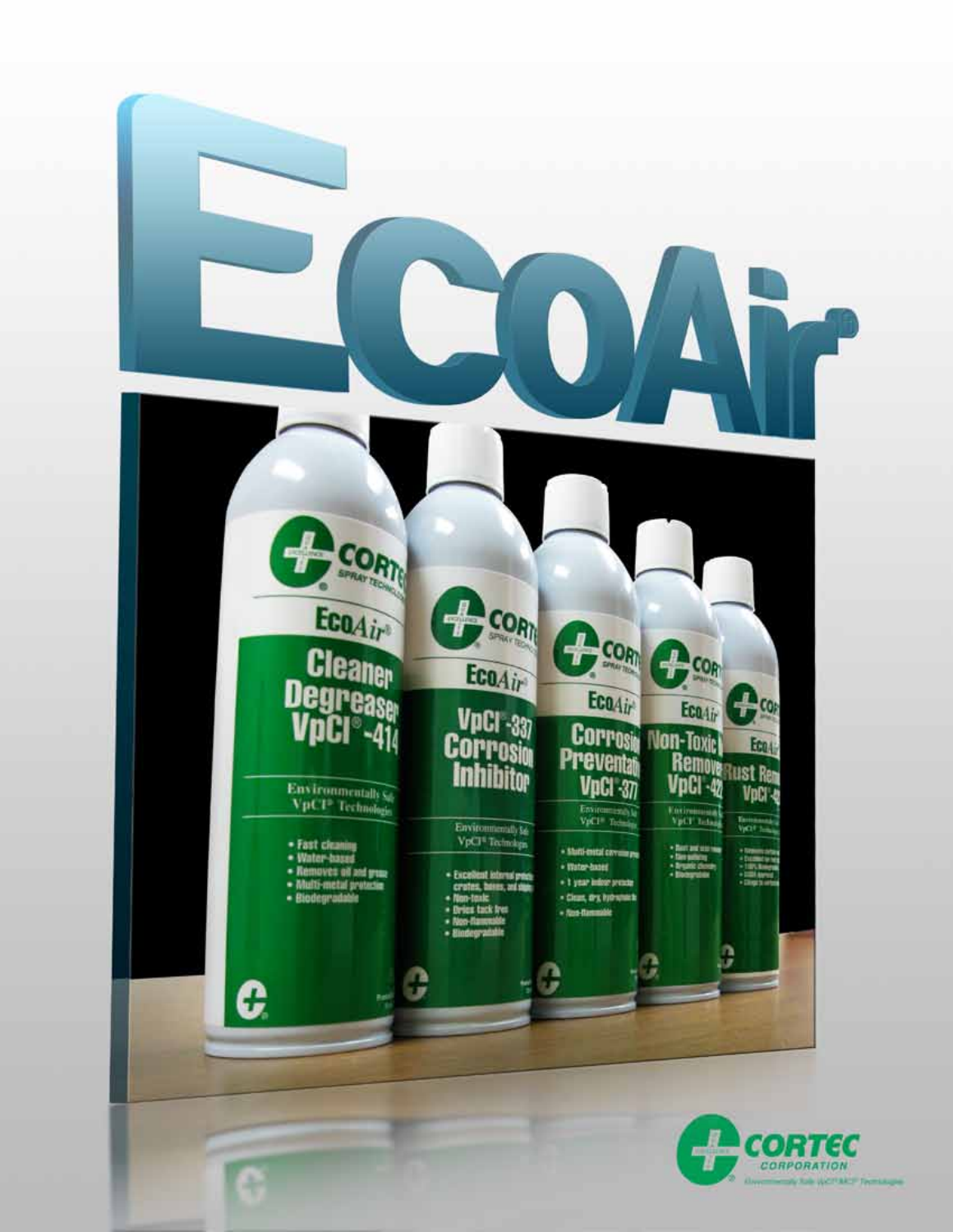## Environmental Breakthrough

Cortec® Corporation is proud to introduce a major step forward in the spray can technology -- EcoAir®-- airpowered spray can products. For the first time, we are providing spray cans powered by compressed air that completely replace expensive chemical propellants. This technology is innovative because a four-layer EcoPouch is inserted into a can then the can pressurized. Finally, the EcoPouch is filled with the liquid. As the valve is depressed the surrounding pressure expels the bag's internal fluids until the product is used up.

- *No chemical propellants*
- *Non-flammable*
- *Able to spray in any direction, even upside down.*
- *No product contamination by propellant.*
- *Safer to ship and store, with very low or no environmental impact.*
- *Unique water-based products*
- *Recyclable aluminum can*



Eco Pouch

## Environmentally Safe

EcoAir® products do not contain propellants, CFCs, or HCFCs that affect the atmosphere, the ozone layer, or the environment. EcoAir® products are formulated with biodegradable, nonpolluting ingredients. EcoAir® eliminates waste disposal cost.

## Environmentally Tested

EcoAir® products attack the toughest maintenance duties with respect for the environment. They incorporate non-toxic, biodegradable chemicals without traditional aerosols, propellants, or ozone depleting CFCs. Fast-acting, dependable, and safe to handle, EcoAir® leads the way in environmentally safe corrosion protection technology.

## User Safe

EcoAir® products are specially formulated to improve safety for the consumer as well as the environment. These safety improvements are reflected in the HMIS ratings for each product shown (see chart below). The products do not contain 1,1,1 trichloroethane, methylene chloride, or chlorinated solvents.

| <b>HMIS RATINGS</b>                  | 337            | 377            | 414 | 422 | 423            |
|--------------------------------------|----------------|----------------|-----|-----|----------------|
| <b>HEALTH</b>                        |                | $\overline{ }$ | 1   |     | $\overline{A}$ |
| <b>FLAMMABILITY</b>                  | $\overline{1}$ | <b>A</b>       |     |     |                |
| <b>REACTIVITY</b>                    | 0              | $\overline{0}$ |     |     |                |
| <b>PERSONAL</b><br><b>PROTECTION</b> | B              | B              | B   | B   | B              |

## Packaging

EcoAir® products are packaged in 10-14 oz. net wt. (284 - 397 g) recyclable aluminum cans, 12 cans per carton.

## Shipping Safe

EcoAir® products can be shipped by air freight or any other conventional shipping services.

## Storage Safe

EcoAir® products do not have storage or added fire insurance restrictions. They can be stored like any non aerosol lubricant or cleaner. Store at room temperature. Do not allow products to freeze.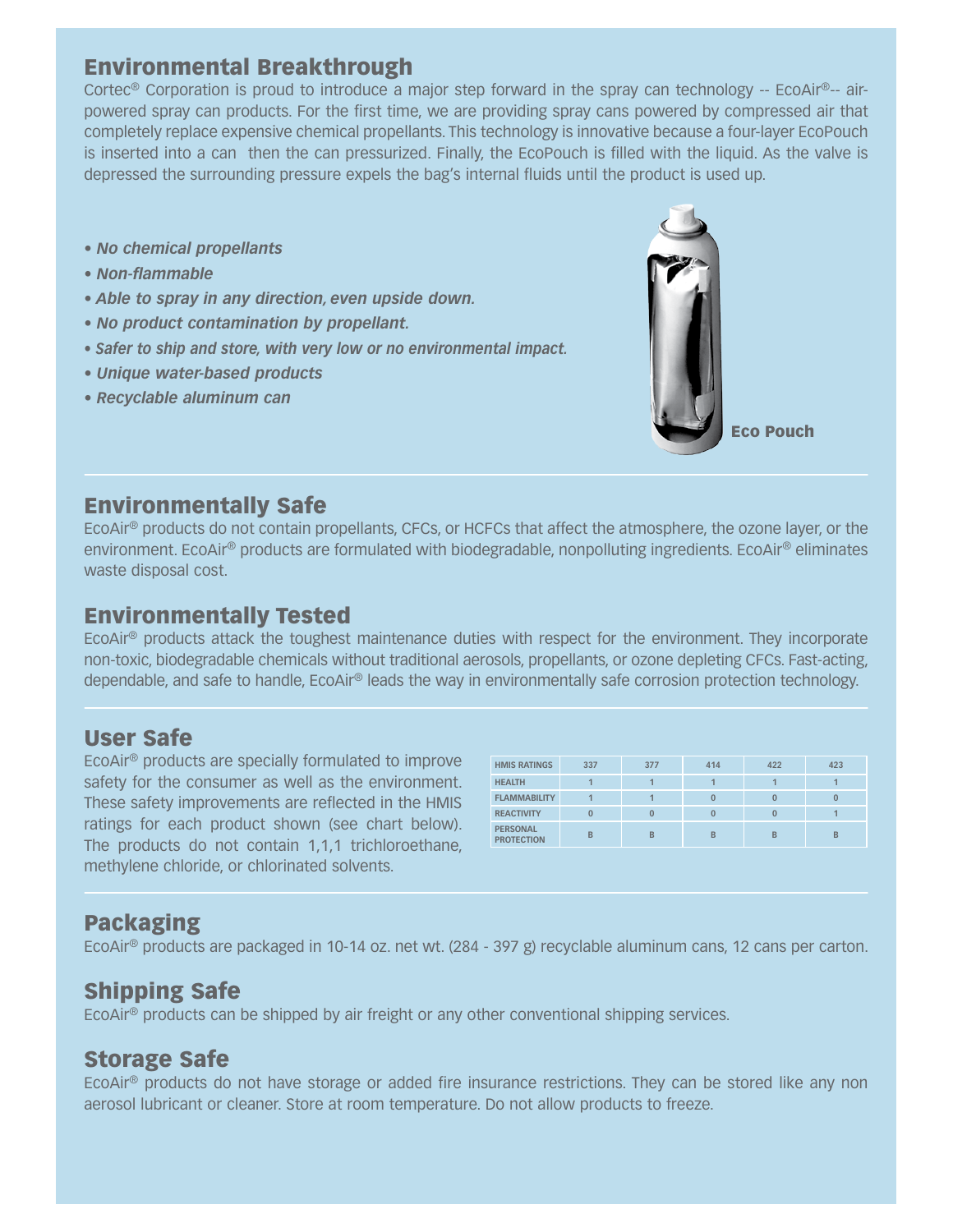## EcoAir<sup>®</sup> Products



#### EcoAir® BioCorr®

- Provides excellent multimetal corrosion protection
- Combines film-forming additives with VpCI®
- Displaces water and oil from metal surfaces
- Safe and easy to use
- Environmentally friendly
- Non-toxic





#### EcoAir® Cleaner/Degreaser, VpCI®-414

- Fast cleaning/degreasing
- Removes temporary coatings
- Removes oil and grease
- Multi-metal rust protection
- Biodegradable, water-based
- Non-flammable



#### EcoAir® Vapor Corrosion Inhibitor/Fogger, VpCI®-337

- Excellent indoor multi-metal corrosion protection during storage or shipment
- Immediate protection
- Up to 12 months protection
- Non-toxic, non-flammable
- Locking release valve





#### EcoAir® Non-Toxic Rust Remover, VpCI®-422 & 423

- Biodegradable, organic rust remover
- Multi-metal rust protection
- Environmentally safe, non-toxic, non-flammable
- Approved for direct disposal in the North Sea



EcoAir® Corrosion Preventative, VpCI®-377

- Multi-metal corrosion protection indoors
- Forms clean, dry, hydrophobic film
- Environmentally safe, non-flammable, non-hazardous
- Water-based